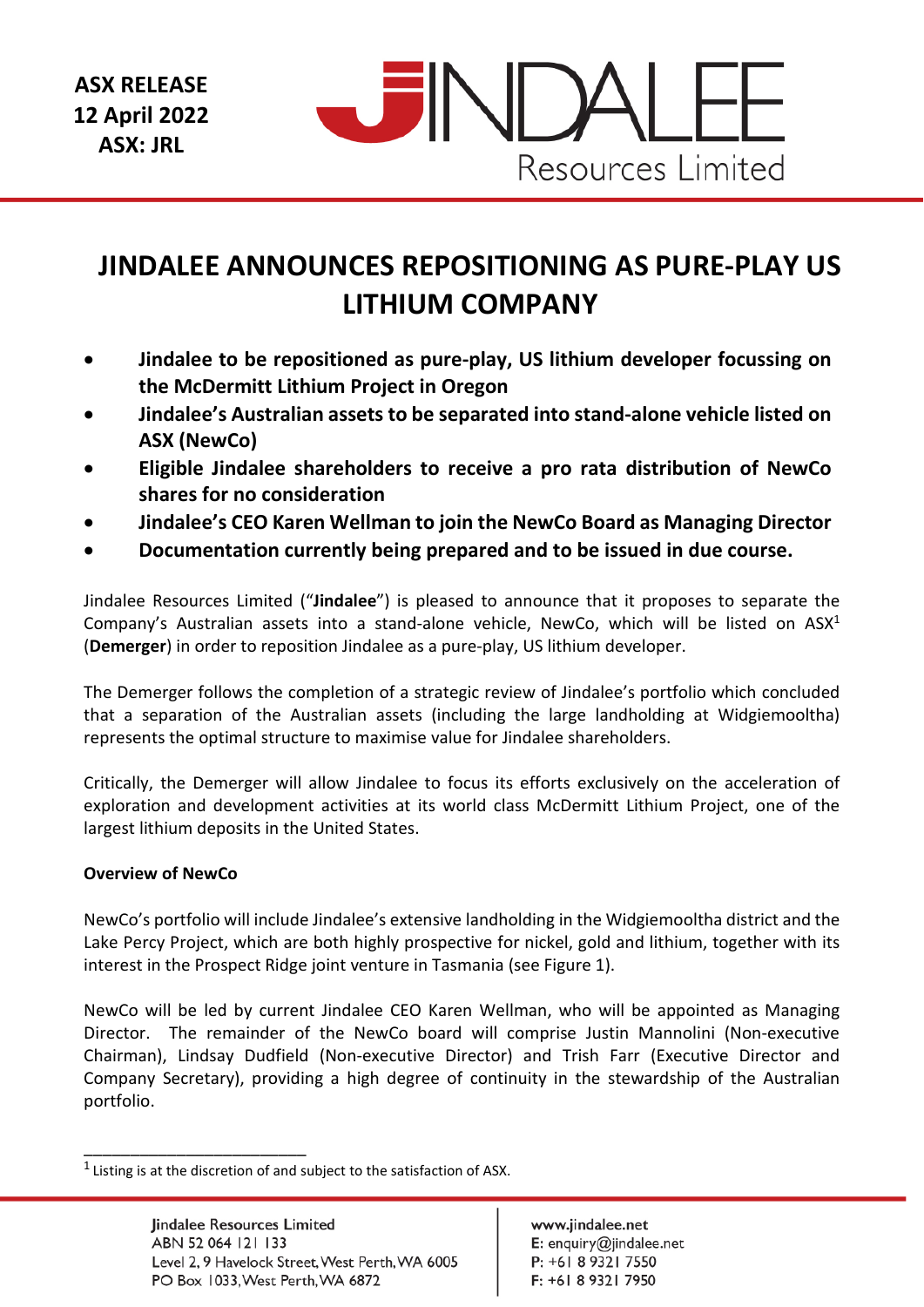



**Figure 1 - Key Australian Projects** 

## **Strategy for McDermitt**

In preparation for the Demerger, Jindalee is in the process of further strengthening its leadership team, including through the appointment of appropriately qualified US resident directors and executives, with a view to accelerating development activity at McDermitt.

In this regard, Jindalee is pleased to announce that its wholly-owned US subsidiary HiTech Minerals Inc has appointed Mr Brett Marsh as Vice President, Exploration and Development, to co-ordinate in country efforts to advance the McDermitt Lithium Project.

Mr Marsh, a US-qualified geologist and holder of an MBA from Arizona State University, has held a range of senior leadership roles covering project and change management, technology innovation, project evaluation, and technical advice.

Jindalee has recently engaged consultants to commence baseline environment and heritage activities. In addition, following on from the release of exploration results from the 2021 drill campaign, Jindalee expects to publish an updated mineral resource estimate for McDermitt in the current quarter. A further drill program is planned for the second half of the calendar year, with permitting already in place for 28 additional holes.

Further detail regarding the Board and management of Jindalee following the Demerger will be contained in shareholder approval material to be dispatched in relation to the transaction.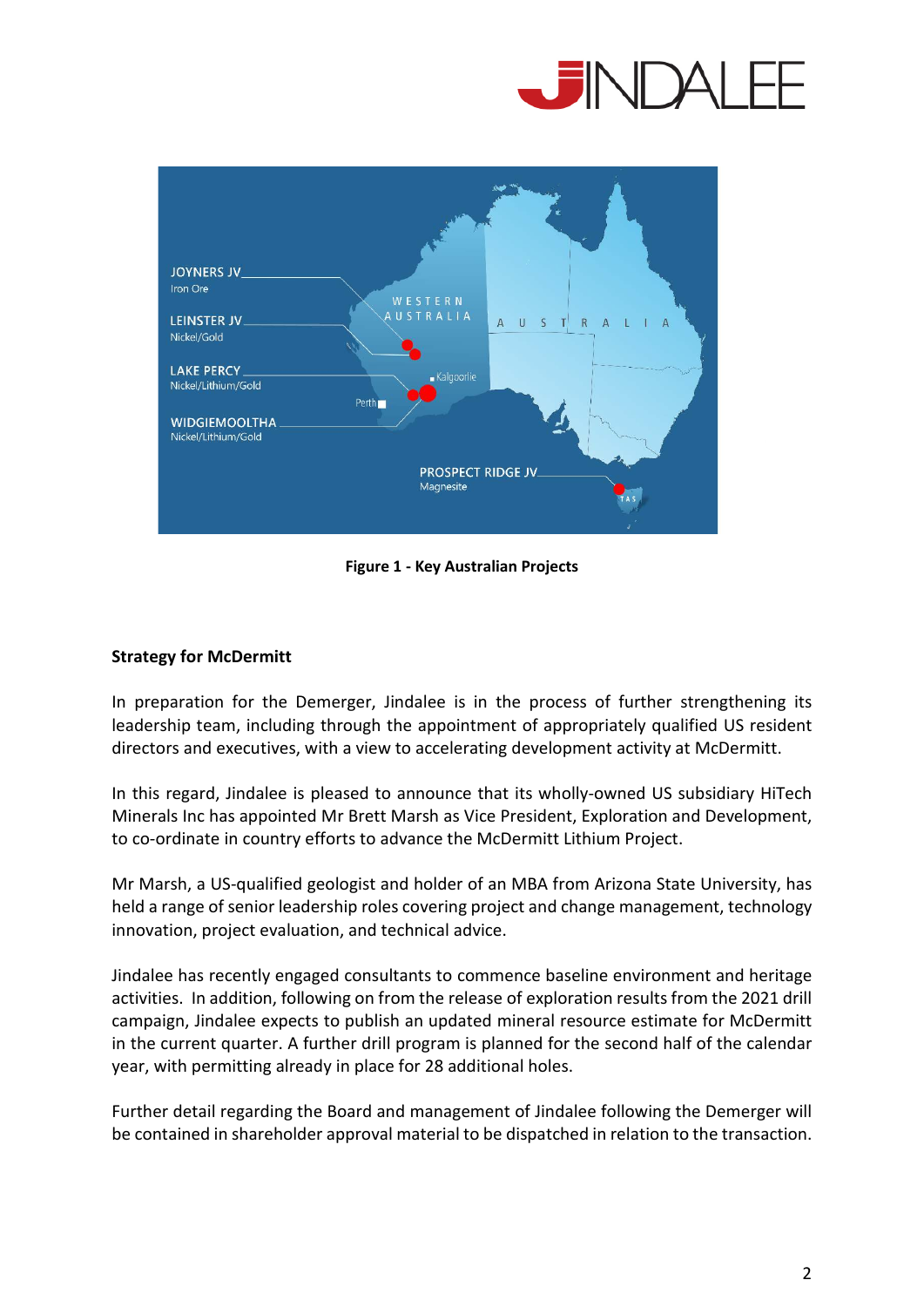

Jindalee Chairman Mr Justin Mannolini said:

*"The time is right for Jindalee to reposition itself as a pure-play US lithium developer.* 

*The board believes that the favourable political climate in the United States following bipartisan expressions of support for the development of an integrated domestic lithium-ion battery value chain, coupled with the well-known electric vehicle thematic, create the ideal backdrop for the proposed Demerger.* 

*As one of the largest lithium projects in the United States, McDermitt presents a huge array of potential development pathways. Critically, the project is 100% owned and entirely unencumbered by offtake or legacy strategic ownership arrangements, creating a high degree of optionality in a market which is increasingly starved of opportunities to deliver a meaningful volume of lithium credits from a single source in a tier-one jurisdiction.* 

*We also believe there is tremendous potential in our under-explored West Australian*  landholding, which will benefit from the renewed focus that will be facilitated by the *Demerger. I am therefore delighted that Karen Wellman, the current CEO of Jindalee, will lead NewCo as Managing Director. Under Karen's leadership, the Jindalee technical team has done an excellent job in assembling the projects which will form the core of NewCo's portfolio, creating a well-funded ASX listed exploration company with a significant land position.* 

*Jindalee Shareholders will retain exposure to these assets via an in-specie distribution of NewCo shares."* 

## **Proposed Demerger structure and next steps**

The Demerger will be effected by a distribution of 100% of the NewCo shares on issue via an in-specie distribution by Jindalee. Eligible Jindalee shareholders will be entitled to receive a pro rata distribution (on a basis to be determined) of Newco shares at the record date. Eligible Jindalee shareholders will not be required to pay any consideration for these NewCo shares.

Jindalee shareholders whose address as shown in Jindalee's register of members is in Australia or New Zealand as of the record date will be eligible shareholders. The entitlements of ineligible foreign shareholders to NewCo shares as part of the in-specie distribution will be transferred to a sale agent nominated by Jindalee.

The Demerger is subject to final board, regulatory and shareholder approvals. In particular, the Company cautions that the admission of NewCo to the official list of ASX is conditional on and subject to ASX's satisfaction that NewCo has a structure and operations suitable for a listed entity and ASX's absolute discretion.

If approved, the Demerger is expected to be completed in the September quarter of 2022.

The Notice of Meeting and other documentation are currently being prepared and the Company will provide further details around timing in due course.

Jindalee has appointed Hamilton Locke as legal advisor in connection with the Demerger.